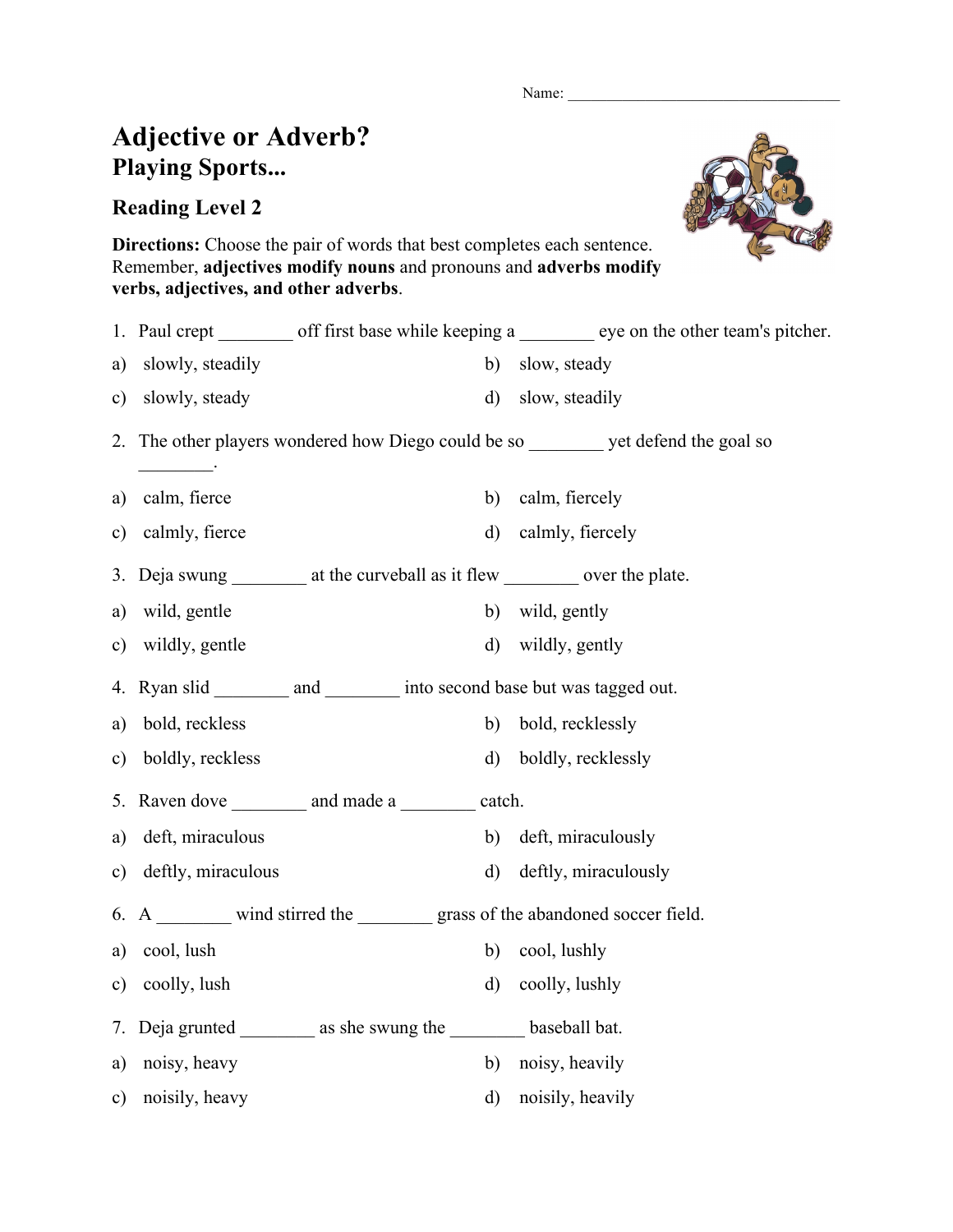| 8.            |                    | Jeff rested his _________ hands on his knees and panted ________. |                                                                                               |
|---------------|--------------------|-------------------------------------------------------------------|-----------------------------------------------------------------------------------------------|
| a)            | large, rapid       | b)                                                                | large, rapidly                                                                                |
| $\mathbf{c})$ | largely, rapid     | d)                                                                | largely, rapidly                                                                              |
|               | goal.              |                                                                   | 9. Vince kicked the soccer ball _________ into air and while Diego crept _________ toward the |
| a)            | high, sneaky       | b)                                                                | high, sneakily                                                                                |
| $\mathbf{c})$ | high, sneaky       | d)                                                                | highly, sneakily                                                                              |
|               |                    |                                                                   | 10. Zeke gave a _______ head fake and then made a ________ cut around the defender.           |
| a)            | quick, crazy       | b)                                                                | quick, crazily                                                                                |
| $\mathbf{c})$ | quickly, crazy     | d)                                                                | quickly, crazily                                                                              |
|               |                    |                                                                   |                                                                                               |
| a)            | real, good         | b)                                                                | real, well                                                                                    |
| c)            | really, well       | d)                                                                | really, good                                                                                  |
| 12.           |                    |                                                                   | Juan was too __________ to chase another foul ball through the ___________ bushes.            |
| a)            | tired, dense       | b)                                                                | tired, densely                                                                                |
| $\mathbf{c})$ | tiredly, dense     | $\mathbf{d}$                                                      | tiredly, densely                                                                              |
| 13.           | catcher.           |                                                                   | Raven slid _________ onto home base and kicked up a _________ dirt cloud around the           |
| a)            | brave, dusty       | b)                                                                | brave, dustily                                                                                |
| c)            | bravely, dusty     | d)                                                                | bravely, dustily                                                                              |
| 14.           |                    |                                                                   | The sun shined __________ in Ryan's eyes as he chased the fly ball ________.                  |
| a)            | bright, careful    | b)                                                                | bright, carefully                                                                             |
| c)            | brightly, careful  | d)                                                                | brightly, carefully                                                                           |
| 15.           |                    |                                                                   | Coach Kent warned his players __________ about being __________ to practice.                  |
| a)            | stern, late        | b)                                                                | sternly, late                                                                                 |
| $\mathbf{c})$ | stern, lately      | $\rm d)$                                                          | sternly, lately                                                                               |
| 16.           |                    |                                                                   | Deja sang the anthem __________ for the ___________ fans at the start of the game.            |
| a)            | beautiful, happy   | b)                                                                | beautiful, happily                                                                            |
| $\mathbf{c})$ | beautifully, happy | d)                                                                | beautifully, happily                                                                          |
|               |                    |                                                                   |                                                                                               |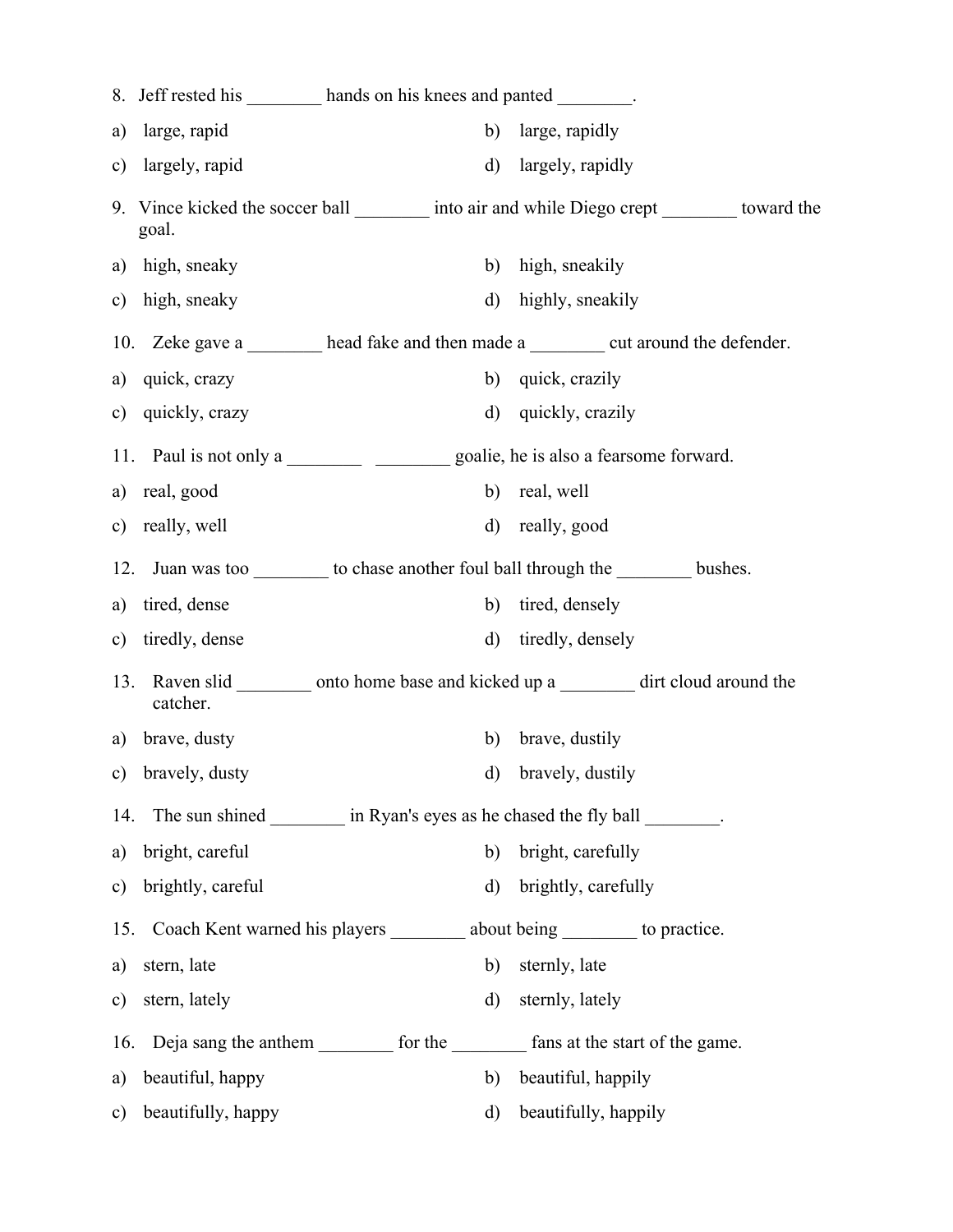|               | 17. Vince chased the foul ball __________ through the __________ outfield.     |          |                                                                                                |  |
|---------------|--------------------------------------------------------------------------------|----------|------------------------------------------------------------------------------------------------|--|
| a)            | eager, sunny                                                                   | b)       | eager, sunnily                                                                                 |  |
| c)            | eagerly, sunny                                                                 | $\rm d)$ | eagerly, sunnily                                                                               |  |
|               |                                                                                |          | 18. Despite a lack of school spirit on the campus, Paul wore the ________ uniform _______.     |  |
| a)            | tight, proud                                                                   |          | b) tightly, proud                                                                              |  |
| $\mathbf{c})$ | tight, proudly                                                                 |          | d) tightly, proudly                                                                            |  |
| 19.           | her locker.                                                                    |          | Deja lent her __________ shin guards to her __________ friend Raven, who had forgotten hers in |  |
|               | a) old, good                                                                   |          | b) old, goodly                                                                                 |  |
|               | c) oldly, good                                                                 |          | d) oldly, goodly                                                                               |  |
| 20.           | The soccer uniforms fit ________ on Raven.                                     |          |                                                                                                |  |
|               | a) new, odd                                                                    |          | b) new, oddly                                                                                  |  |
|               | c) newly, odd                                                                  |          | d) newly, oddly                                                                                |  |
| 21.           | submitted his roster.                                                          |          | Juan asked __________ if he could pitch in the ___________ game, but Coach Kent had already    |  |
|               | a) nice, next                                                                  | b)       | nicely, nextly                                                                                 |  |
|               | c) nice, nextly                                                                | $\rm d)$ | nicely, next                                                                                   |  |
| 22.           | which made him ineligible.                                                     |          | Vince wanted to play in the game ________, but he got a ________ grade in science class,       |  |
| a)            | bad, bad                                                                       | b)       | badly, bad                                                                                     |  |
| $\mathbf{c})$ | bad, badly                                                                     | d)       | badly, badly                                                                                   |  |
| 23.           |                                                                                |          |                                                                                                |  |
| a)            | serious, worried                                                               | b)       | serious, worriedly                                                                             |  |
| $\mathbf{c})$ | seriously, worried                                                             | $\rm d)$ | seriously, worriedly                                                                           |  |
| 24.           | Jeff smiled ___________ as he drove the ball past the _____________ defenders. |          |                                                                                                |  |
| a)            | crooked, confused                                                              | b)       | crookedly, confusedly                                                                          |  |
| $\mathbf{c})$ | crookedly, confused                                                            | $\rm d$  | crooked, confusedly                                                                            |  |
| 25.           | Jeff dribbles __________ but he can't shoot _________.                         |          |                                                                                                |  |
| a)            | good, accurate                                                                 | b)       | good, accurately                                                                               |  |
| $\mathbf{c})$ | well, accurate                                                                 | d)       | well, accurately                                                                               |  |